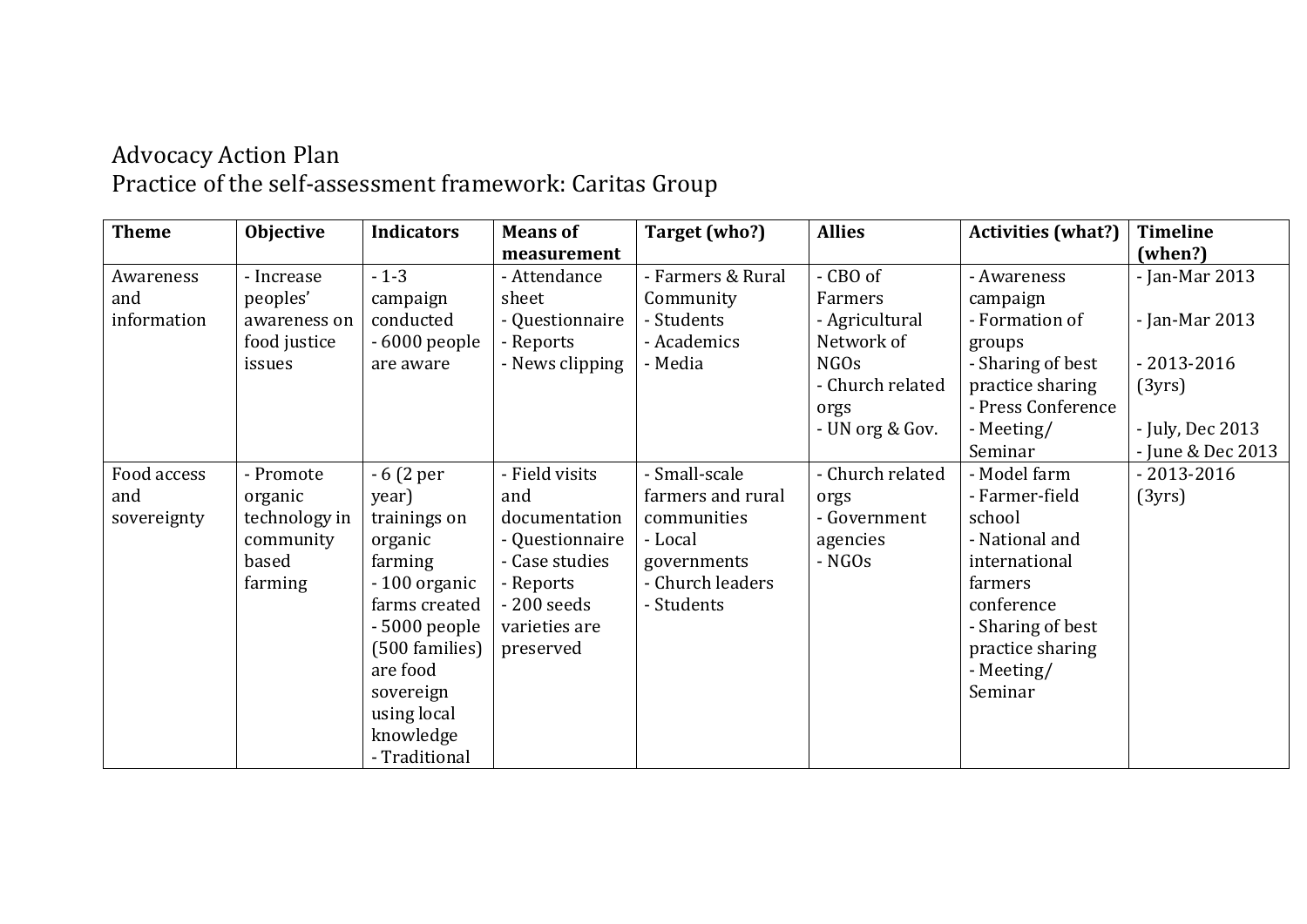|                                                                                                                                                      |                                                                                                 | varieties of<br>seeds are<br>preserved in<br>the<br>community<br>- 500 seed<br>banks<br>established<br>(one per<br>family) |                                                                                                                                                                                                                                                                                |                                                                                                                                                                                        |                                                                                                                                      |                                                                                                                                                                                                                                                                                                                           |                          |
|------------------------------------------------------------------------------------------------------------------------------------------------------|-------------------------------------------------------------------------------------------------|----------------------------------------------------------------------------------------------------------------------------|--------------------------------------------------------------------------------------------------------------------------------------------------------------------------------------------------------------------------------------------------------------------------------|----------------------------------------------------------------------------------------------------------------------------------------------------------------------------------------|--------------------------------------------------------------------------------------------------------------------------------------|---------------------------------------------------------------------------------------------------------------------------------------------------------------------------------------------------------------------------------------------------------------------------------------------------------------------------|--------------------------|
| Global<br>partnership<br>and<br>networking<br>for food<br>justice<br>(including)<br>awareness of<br>the impact of<br>international<br>organizations) | - Establish<br>and enhance<br>collaboration<br>at the<br>national and<br>international<br>level | - Link with<br>allies<br>established<br>- Joint<br>workshop<br>- Group<br>research<br>published                            | - MOU is signed<br>- Common<br>letter to<br>Government<br>and/or seed<br>companies<br>delivered<br>- Workshop to<br>share best<br>practices<br>completed<br>- Joint<br>publication on<br>best practices<br>produced<br>- Indentifying<br>key<br>stakeholder<br>internationally | - EAA, FAO,<br>MASIPAG, Church<br>based organization,<br>etc.<br>- South Asian<br>Agriculture<br>Ministers<br>- Researcher and<br>universities<br>- Farmers<br>associations<br>- Media | - EAA, MASIPAG,<br>Church based<br>organization,<br>etc.<br>- Researcher and<br>universities<br>- Farmers<br>associations<br>- Media | Workshop/Farmer<br>conference<br>- Joint publication<br>to share best<br>practices<br>- Round table<br>- National level<br>debate for the<br>promotion of<br>sustainable<br>agriculture<br>- National and<br>international<br>observation of<br>World Food Day<br>- International<br>photo competition<br>of best organic | $-2013 - 2016$<br>(3yrs) |